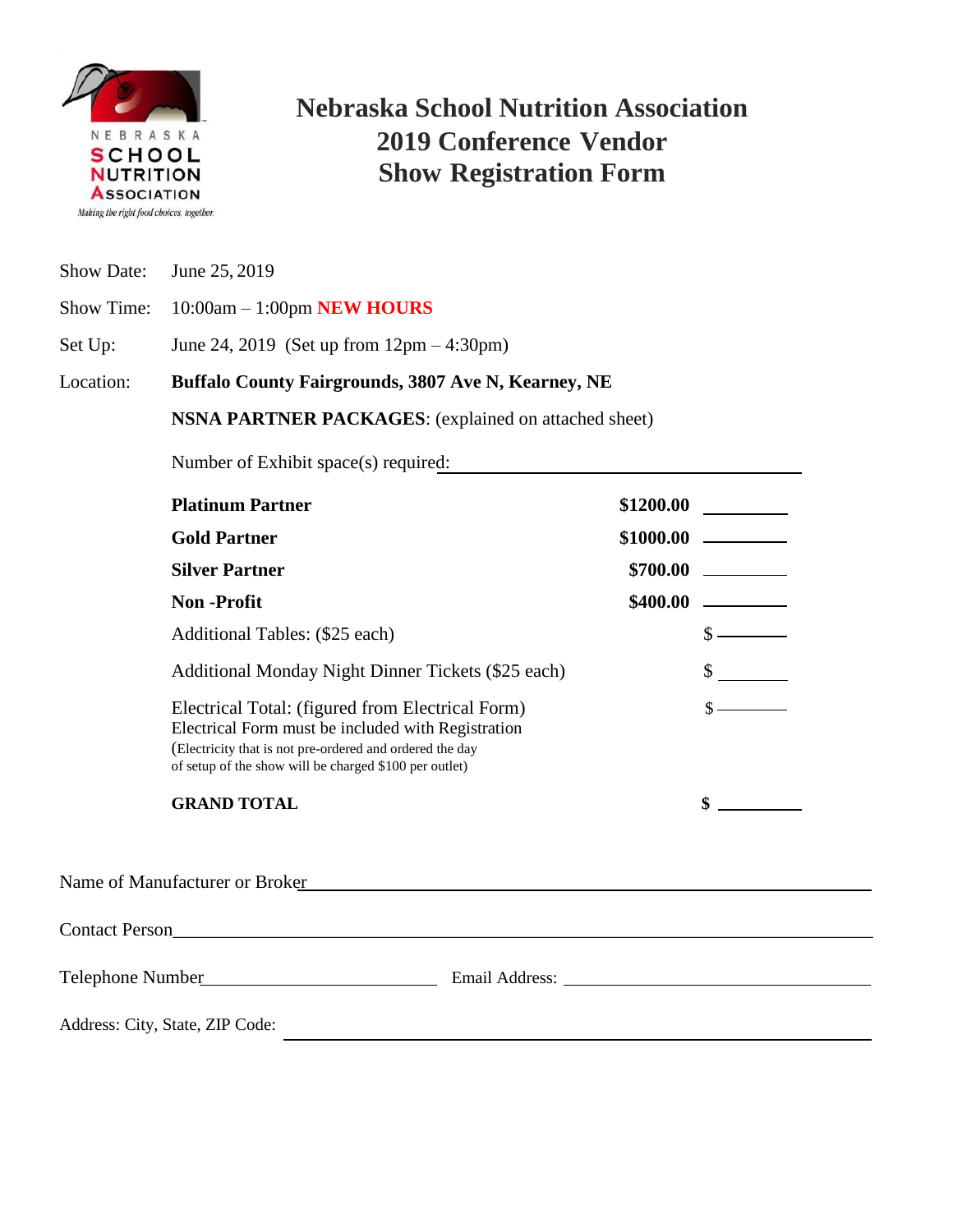# **REGISTRATION DEADLINE: MAY 3 TH 2019**

#### **NAME TAGS WILL NOT BE PROVIDED**

Broker/Manufacturer Name Product or Service:

The Nebraska School Nutrition Association would enjoy your presence at the dinner on Monday evening, June  $24<sup>th</sup>$ , 2019 at the Holiday Inn 110 S  $2<sup>nd</sup>$  Ave Kearney NE Cash Bar 6:30, Dinner 7pm entertainment after. Please indicate below if you or your company will be attending the dinner.

Number of people attending dinner: . We need an accurate count for meals.

\*\*Any prizes or drawings from your booth can be awarded at the Wednesday luncheon at 12pm.

\*\*Show theme this year is **"Taking a Ride….with Nutrition"** We encourage this theme be used by the vendors for their booths.

### **NOTE: REGISTRATION and ELECTRICAL FEES ARE DUE MAY 3 TH 2019.**

### **PAYMENT:**

Make check payable to: Nebraska School Nutrition Association

NSNA Federal Tax I.D. Number: #4760848

If you need a W-9 form please indicate here

All Fees can be paid by one check, or go to: www.nebraskasna.org to pay by credit card. There will be a 5% processing fee for this service

NEW MAILING ADRESS: Nebraska School Nutrition Association or NSNA Attn: Treasurer PO Box 94921 Lincoln, NE 6850-4921

Any questions please contact:

Vendor Show Co-Chair: Mary Pat Vacek 402-960-0753 or **[mpvacek@coregroupsales.com](mailto:mpvacek@coregroupsales.com)**

Vendor Show Co-Chair: Pete Hanika 402-306-7499 or **phanika@coregroupsales,com**

Vendor Show Co-Chair: Deb Danner 402-658-0755 or **[ddanner@kisales.com](mailto:ddanner@kisales.com)**

Vendor Show Co-Chair: Chuck Petrmichl 402-740-9919 or **[chuck.petrmichl@genmills.com](mailto:chuck.petrmichl@genmills.com)**